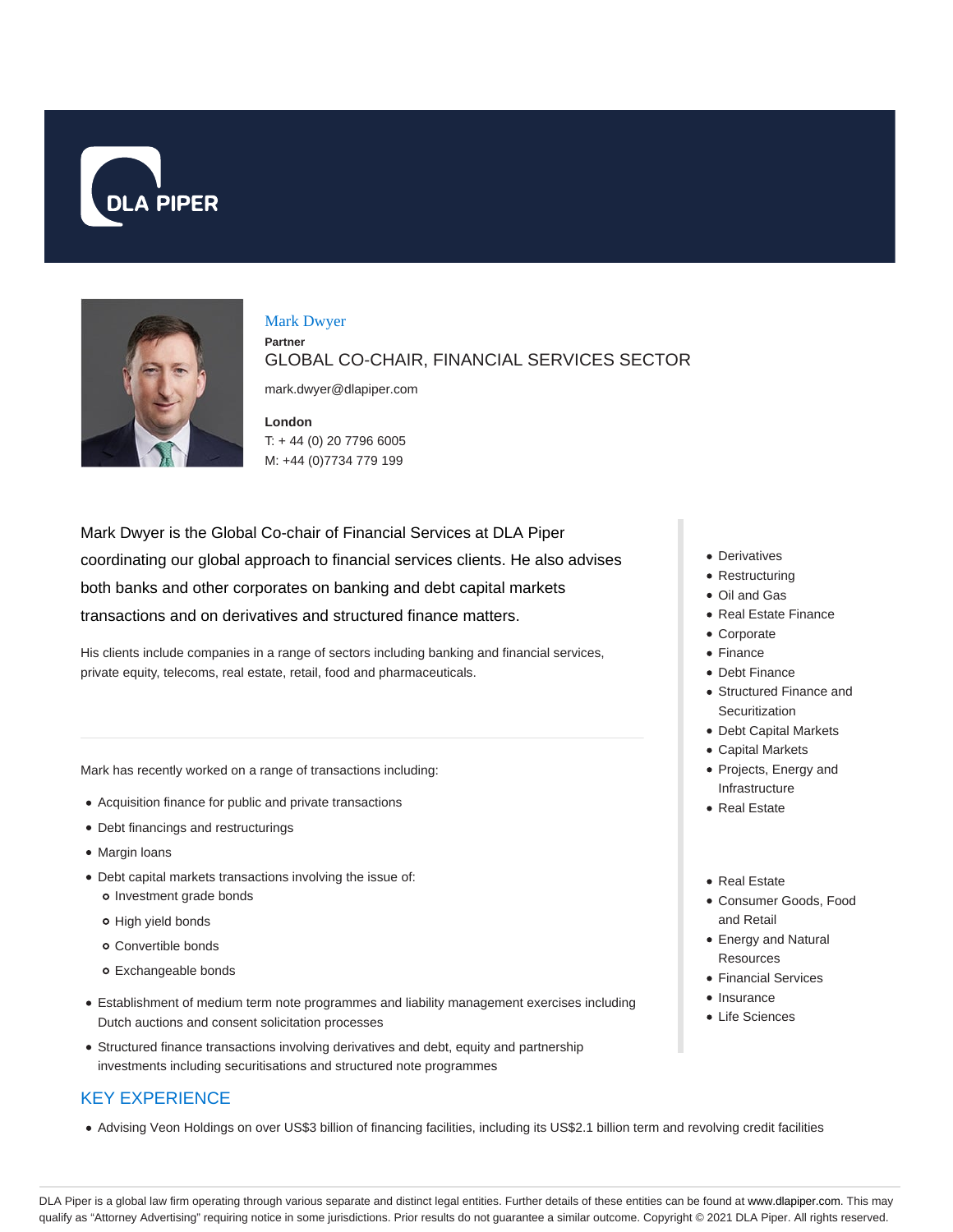agreement

- Advising First Rand Limited on the financing aspects of its £1.1 billion takeover of Aldermore Group plc
- Advising Heineken UK Limited on the financing aspects of its £340 million takeover of Punch Taverns plc
- Advising a consortium jointly led by Metric Capital Partners, the European private capital group on a minority investment in Dream International B.V., a Dutch company operating in the global fine-dining restaurant market
- Advising Global Telecom Holding, an Egyptian listed company, on a US\$200 million bridge facility to finance a tender offer to buy back 10% of its share capital
- Advising Workspace Group plc on a new £100m revolving credit facility utilising its existing accordion option and a £50m bridge facility as a bridge to a new issue of private placement notes and on its subsequent £200m private placement comprised of £80m eight-year notes and £120m 10-year notes, placed with eight UK and US institutional investors
- Advising Merlin Entertainments plc on the refinancing of its bank facilities including an increased and extended £600 million revolving credit facility and the English law aspects of its issue of \$400,000,000 5.75% Senior Notes due 2026
- Advising Grupo Antolín-Irausa, S.A. on the English law aspects of the issue of its €250,000,000 3.375% Senior Secured Notes due 2026
- Advising Gestamp Automocion, S.A. on the English law aspects of the issue of its €400,000,000 3.25% Senior Secured Notes due 2026
- Advising LivaNova PLC on a \$170 million bridge facility with Bank of America Merrill Lynch International Limited to fund its acquisition of TandemLife

#### **CREDENTIALS**

# Professional Qualifications

• Solicitor of the Senior Courts of England and Wales

## Prior Experience

- 2005 2015, Partner, London based 'magic circle' law firm Head of Derivatives and Chair of Legal Opinions Committee
- 1995 2005, Trainee Solicitor and Associate, London based 'magic circle' law firm

### **Recognitions**

- Acknowledged as a leading finance lawyer by Legal 500 and is recommended by Legal 500, 2017 for each of: Securitisation, Derivatives and Structured Products, Acquisition Finance, Debt Capital Markets, Bank lending: investment grade debt and syndicated loans; and Infrastructure
- Recognised by Legal 500, 2015 as a leading individual for Derivatives and structured products where he is described as "extraordinarily versatile" and as "probably the most adept finance lawyer, very pragmatic and commercial"

### **Education**

- University of Oxford, BCL, 1995
- University of Dublin, Trinity College, LL.B. (Hons), 1993

### **Memberships**

Law Society

### **INSIGHTS**

# **Publications**

DLA Piper is a global law firm operating through various separate and distinct legal entities. Further details of these entities can be found at www.dlapiper.com. This may qualify as "Attorney Advertising" requiring notice in some jurisdictions. Prior results do not guarantee a similar outcome. Copyright © 2021 DLA Piper. All rights reserved.